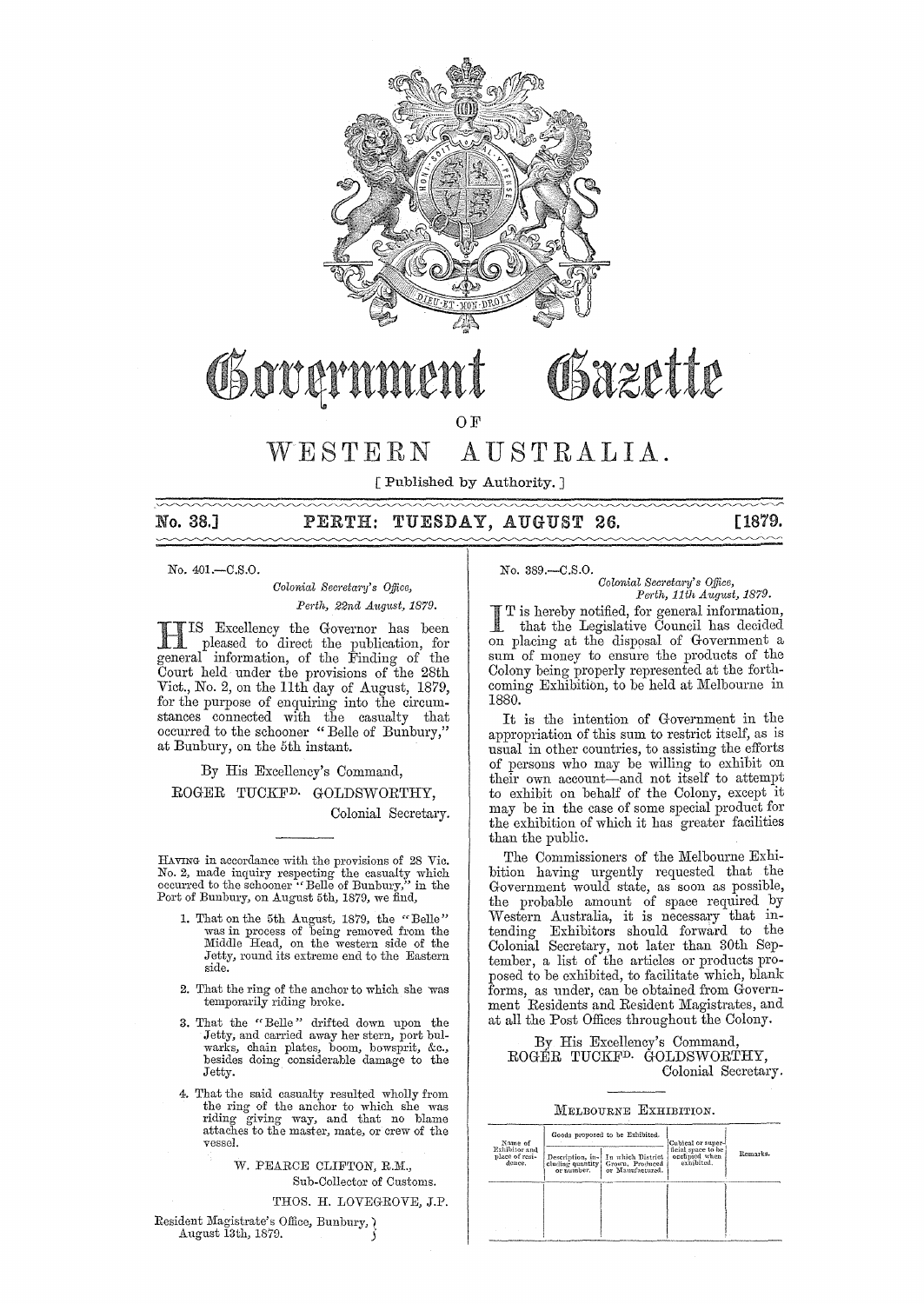C.S.O.-No. 402.

#### Colonial Secretary's Office, Perth, 22nd August, 1879.

IIS Excellency The Governor directs the publication of the following General Abstract of the Average Amount of the Liabilities and Assets of the National Bank of Australasia, for the Corporation generally, for the Quarter ended 30th June, 1879.

#### By His Excellency's Command,

ROGER TUCKF<sup>D.</sup> GOLDSWORTHY, Colonial Secretary.

GENERAL ABSTRACT, showing the Average Amount of the LIABILITIES and ASSETS of the NATIONAL BANK OF AUSTRALASIA, for the Corporation generally, taken from the several Weekly Statements during the Quarter, from the 1st April to the 30th June, 1879.

| LIABILITIES.                                                                                                                                                                                                                                     | AMOUNT.                                                                                                                     | TOTAL.                                                  | ASSETS.                                                                                                                                                                                                                                                                                                                                                                                                                                                                               | AMOUNT.                             | TOTAL.                                                                                                                                             |
|--------------------------------------------------------------------------------------------------------------------------------------------------------------------------------------------------------------------------------------------------|-----------------------------------------------------------------------------------------------------------------------------|---------------------------------------------------------|---------------------------------------------------------------------------------------------------------------------------------------------------------------------------------------------------------------------------------------------------------------------------------------------------------------------------------------------------------------------------------------------------------------------------------------------------------------------------------------|-------------------------------------|----------------------------------------------------------------------------------------------------------------------------------------------------|
| Not bearing Interest<br>Notes in<br>Circulation<br>Bearing Interest<br>Not bearing Interest<br>Bills in<br>Circulation<br>Bearing Interest<br>Balances due to other Banks<br>Not bearing Interest<br>Deposits<br>Bearing Interest  [1834671 10 1 | £<br>s. d.<br>$\overline{\phantom{a}}$<br>, 1, 1, 1<br>$22 \t 32 \t 32$<br>$33 \t37 \t37$<br>$22 \t22 \t32$<br>900563 10 10 | £<br>s. d.<br>273525<br>9 11<br>5086 4 11<br>30933 18 3 | Coined Gold and Silver and other<br>Coined Metals<br>and the state and<br>Gold and Silver in Bullion or Bars<br>$\cdots$<br>Government Securities<br><br>Landed Property, Premises, &c.<br>Notes and Bills of other Banks<br>Balances due from other Banks<br>Amount of all Debts due to the Bank.<br>including Notes, Bills of Exchange,<br>and all Stock and Funded Debts of<br>every description, excepting Notes,<br>Bills, and Balances due to the said<br>Bank from other Banks | -s. d.<br>£<br><br><br><br><br><br> | £<br>s. d.<br>395953<br>$4\quad4$<br>18156<br>0.10<br>25000<br>$0\quad 0$<br>7 10<br>101533<br>$12\quad 2$<br>28617<br>66<br>36707<br>3619076 11 0 |
| Total Amount of Liabilities                                                                                                                                                                                                                      | $100 - 100 - 100$                                                                                                           | 2735235 0 11<br>3044780 14 0                            | Total amount of Assets                                                                                                                                                                                                                                                                                                                                                                                                                                                                | <br>                                | 28<br>4225044                                                                                                                                      |

Amount of the Capital Stock paid up at the close of the Quarter ended 30th June, 1879 ...... £800,000<br>Rate of the last Dividend declared to the Shareholders,  $12\frac{1}{2}\psi$  cent.  $\psi$  amuum. Amount of the last Dividend declared. JOSEPH SMYTH, Manager. Perth, 19th August, 1879.

I, JOSEPH SMYTH, make oath, that to the best of my knowledge and belief, the foregoing Abstract<br>is a true and faithful Account of the Average Amount of Assets and Liabilities of the above Bank for the<br>Corporation generally

Sworn before me at Perth,<br>this 19th day of August, 1879. FRANK DE LISLE, Justice of the Peace. JOSEPH SMYTH.

#### WESTERN AUSTRALIA.

Meteorological Observations for the week ending 21st August, 1879.

WIND Registered by Mr. Forsyth, Harbor Master, at Arthur's Head, Fremantle; altitude above the sea 55 feet, in Latitude 32° 02' 14" S., Longitude 115° 45' 12" E.

The other instruments registered are placed in the grounds adjoining the Survey Office, Perth; altitude above the sea 47 feet, in Latitude 31° 57' 25" S., Longitude 115° 52' 02" E.

MALCOLM FRASER,

Surveyor General.

| Week<br>ending. | BAROMETER:<br>Mean Reading<br>corrected, and re-<br>duced to sea level,<br>and 32 deg. Fah. | THERMOMETERS IN SHADE. |               |               |               | RADIATION<br>THERMO-<br>METERS. |                   |                                    | WIND.                     |                       | DEGREE                                         |                             |            | EVAPOR-                 |
|-----------------|---------------------------------------------------------------------------------------------|------------------------|---------------|---------------|---------------|---------------------------------|-------------------|------------------------------------|---------------------------|-----------------------|------------------------------------------------|-----------------------------|------------|-------------------------|
|                 |                                                                                             | Dry.                   |               | Wet.          |               |                                 |                   | RAIN:<br>Amount  <br>in<br>inches. | Horizontal<br>velocity in | General               | OF<br>HUMIDITY.<br>Saturation<br>$=100$ : mean | CLOUD:<br>Mean<br>`amount.\ | TONE: Mean | ATION:<br>Amount<br>in. |
|                 |                                                                                             | Maxi-<br>mum.          | Mini-<br>mum. | Maxi-<br>mum. | Mini-<br>mum. | Solar.                          | Terres-<br>trial. |                                    | miles, per<br>hour.       | direction.            | amount.                                        |                             | Š          | inches.                 |
| 21st            | 30.128                                                                                      | 67.2                   | 47.3          | $60 - 1$      | 45.5          | '119.4                          | 40.3              | -74                                | 12.13                     | $_{\rm erly}$<br>East | 75                                             | 3.4                         | 6.3        | .49                     |

Highest reading of Barometer 30 311 17th

 $\begin{tabular}{ll} Thermometers in shade, \left\lbrace\text{Maximum}\text{ Dry} & \text{73-8 18th} \\ \text{Minimum}\text{ Dry} & \text{42-3 17th} \end{tabular}$ 29.804 19th Lowest do. do. The Observations are taken at Perth at 9 a.m., (excepting Barometer, which is registered at 12 a.m.)

M. A. C. FRASER, Observer.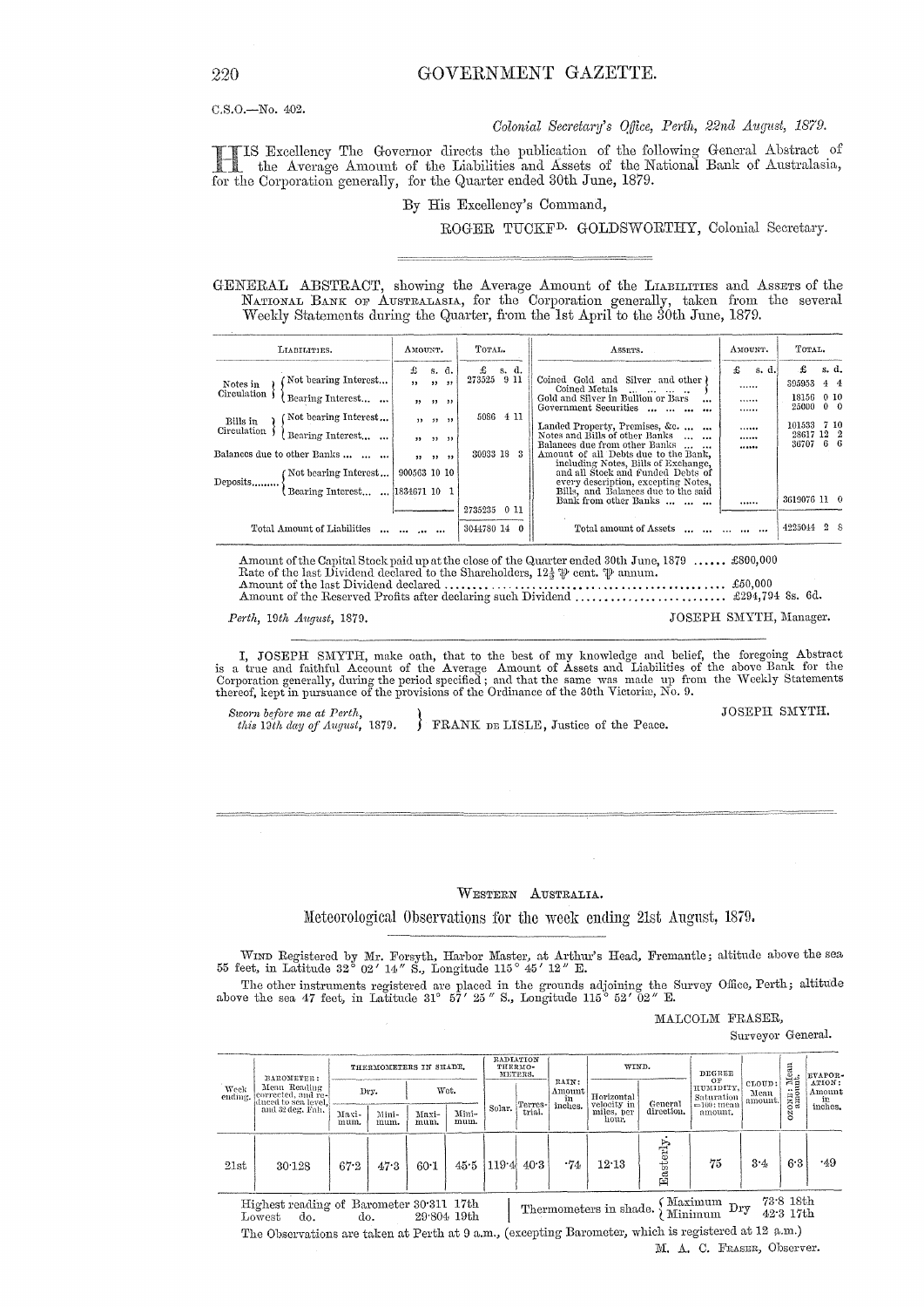## GOVERNMENT GAZETTE.

## WESTERN AUSTRALIA.

#### Mail Time Table during the Months of AUGUST-SEPTEMBER, 1879.

| FOR THE AUSTRALIAN COLONIES, &c.                                                                                                                                                                                                                                                                                                                       |                                                                                                                                                                     |                                                                                                                                                                         |                                                                                                                         |                                                                                                                                                                                                                                                                                                                                                                                                                                                                      |                                                                                                                                                                                                                                                 |                                                                                                                                                                                                                      |                                                                                                                                                                                                                 | FOR EUROPE, INDIA,                                                                                                                                                                                                                                                                                                                                                                                                                                       |                                                                                                                                                                                                                                             |                                                                                                                                                                                                            |                                                                                                                                                                                                                                          |  |
|--------------------------------------------------------------------------------------------------------------------------------------------------------------------------------------------------------------------------------------------------------------------------------------------------------------------------------------------------------|---------------------------------------------------------------------------------------------------------------------------------------------------------------------|-------------------------------------------------------------------------------------------------------------------------------------------------------------------------|-------------------------------------------------------------------------------------------------------------------------|----------------------------------------------------------------------------------------------------------------------------------------------------------------------------------------------------------------------------------------------------------------------------------------------------------------------------------------------------------------------------------------------------------------------------------------------------------------------|-------------------------------------------------------------------------------------------------------------------------------------------------------------------------------------------------------------------------------------------------|----------------------------------------------------------------------------------------------------------------------------------------------------------------------------------------------------------------------|-----------------------------------------------------------------------------------------------------------------------------------------------------------------------------------------------------------------|----------------------------------------------------------------------------------------------------------------------------------------------------------------------------------------------------------------------------------------------------------------------------------------------------------------------------------------------------------------------------------------------------------------------------------------------------------|---------------------------------------------------------------------------------------------------------------------------------------------------------------------------------------------------------------------------------------------|------------------------------------------------------------------------------------------------------------------------------------------------------------------------------------------------------------|------------------------------------------------------------------------------------------------------------------------------------------------------------------------------------------------------------------------------------------|--|
| Per Rob Roy and Otway.                                                                                                                                                                                                                                                                                                                                 |                                                                                                                                                                     |                                                                                                                                                                         |                                                                                                                         | Overland.                                                                                                                                                                                                                                                                                                                                                                                                                                                            |                                                                                                                                                                                                                                                 |                                                                                                                                                                                                                      |                                                                                                                                                                                                                 | CHINA, &c.<br>Per Rob Roy.*                                                                                                                                                                                                                                                                                                                                                                                                                              |                                                                                                                                                                                                                                             |                                                                                                                                                                                                            |                                                                                                                                                                                                                                          |  |
| CLOSE AT                                                                                                                                                                                                                                                                                                                                               | DAY.                                                                                                                                                                | DATE.                                                                                                                                                                   | TIME.                                                                                                                   | CLOSE AT                                                                                                                                                                                                                                                                                                                                                                                                                                                             | DAY.                                                                                                                                                                                                                                            | DATE.                                                                                                                                                                                                                | TIME.                                                                                                                                                                                                           | <b>CLOSE AT</b>                                                                                                                                                                                                                                                                                                                                                                                                                                          | DAY.                                                                                                                                                                                                                                        | DATE.                                                                                                                                                                                                      | TIME.                                                                                                                                                                                                                                    |  |
| $\mathrm{Perth}$<br>$\cdots$<br>$\operatorname{Fremantle}$<br>$\ddotsc$<br>Guildford<br>$\operatorname{York}$<br><br>Northam.<br>$\ddotsc$<br>Newcastle<br>$\cdots$<br>Canning<br>$\cdots$<br>Pinjarra<br>$\ddotsc$<br>Bunbury<br>$\ddotsc$<br>Vasse<br>$\ddotsc$<br>Victoria Plains<br>Gingin<br>$\ddotsc$<br>Dongarra<br>Champion Bay<br>Northampton | Monday<br>Monday<br>Monday<br>Saturday<br>Saturday<br>Saturday<br>Friday<br>Thursday<br>Monday<br>Monday<br>Saturday<br>Sunday<br>Thursday<br>Thursday<br>Wednesday | Aug. 25<br>Aug. 25<br>Aug. 25<br>23<br>Aug.<br>Aug. 23<br>Aug. 23<br>Aug. 22<br>Aug. 21<br>Aug. 25<br>25<br>Aug.<br>Aug. 23<br>Aug. 24<br>Aug. 21<br>Aug. 21<br>Aug. 20 | 1 p.m.<br>8 a.m.<br>2.30 p.m.<br>Noon<br>$9 \text{ p.m.}$<br>10 p.m.<br>8 p.m.<br>3 p.m.<br>9 a.m.<br>10 a.m.<br>9 a.m. | $11 a.m.$ Perth<br>Fremantle<br>$\ddotsc$<br>Guildford<br>$\ddotsc$<br>$\operatorname{York}$ $\ldots$<br>$\ddotsc$<br>12:30 p.m.] Northam<br>$\ddotsc$<br>4 p.m. Newcastle<br>$\cdots$<br>Canning<br>$\cdots$<br>10 p.m. Pinjarra<br>$\ddotsc$<br>Bunbury<br>!<br>Vasse<br>Victoria Plains<br>Gingin<br>$\ddotsc$<br>Dongarra<br>$\ddotsc$<br>Greenough<br>$\ddotsc$<br>Bannister<br>$\ddotsc$<br>William River<br>Arthur River<br>Kojonup<br>$\cdots$<br>Mt. Barker | Saturday<br>Saturday<br>Saturday<br>Wednesday<br>Wednesday.<br>Wednesday<br>Friday<br>Thursday<br>Thursday<br>Wednesday<br>Saturday<br>Sunday<br>Thursday<br>Wednesday<br>Sunday<br>$\cdots$<br>Sunday<br>Sunday'<br>$\sim$<br>Sunday<br>Monday | Aug. 30<br>Aug. 30<br>Aug. 30<br>Aug. 27<br>Aug. 27<br>Aug.<br>-27<br>Aug. 29<br>Aug. 28<br>Aug. 28<br>-27<br>Ang.<br>Aug. 23<br>Aug. 24<br>Aug. 21<br>Aug. 20<br>Aug. 31<br>Aug. 31<br>Aug. $31$<br>Aug. 31<br>Sep. | 11 a.m.<br>8 a.m.<br>8 a.m.<br>2'30 p.m.<br>12'30 p.m.<br>$4$ p.m.<br>Noon<br>10 p.m.<br>8 a.m.<br>4 p.m.<br>8 p.m.<br>3 p.m.<br>9 a.m.<br>6 p.m.<br>3 a.m.<br>10 a.m.<br>3 p.m.<br>$10 \text{ p.m.}$<br>3 p.m. | Perth<br>$\cdots$<br>Fremantle<br>$\cdots$<br>Guildford<br>$\ddotsc$<br>$\text{York} \dots$<br>$\ddotsc$<br>Northam<br>$\ddotsc$<br>Newcastle<br>$\cdots$<br>Canning<br>المحمد<br>Pinjarra<br>$\ldots$<br>Bunbury<br>$\cdots$<br>Vasse<br>$\cdots$<br>Victoria Plains<br>Gingin<br>$\ddotsc$<br>Dongarra<br>$\sim$ $\sim$<br>Greenough<br>Champion Bay<br>Northampton<br>Mt. Barker<br>Kojonup<br>Arthur River<br>$\ldots$<br>William River<br>Bannister | Monday<br>Monday<br>Monday<br>Saturday<br>Saturday<br>Saturday<br>Friday<br>Thursday<br>Monday<br>Monday.<br>Saturday<br>Sunday<br>Thursday<br>Thursday<br>Thursday<br>Wednesday<br>Wednesday<br>Thursday<br>Thursday<br>Thursday<br>Friday | Sept. 8<br>Sept.<br>8<br>Sept.<br>Sept.<br>Sept.<br>Sept.<br>Sept.<br>5<br>Sept.<br>Sept.<br>Sept.<br>Sept.<br>Sept.<br>Sept.<br>Sept.<br>Sept.<br>Sept.<br>Sept.<br>Sept.<br>4<br>Sept.<br>Sept.<br>Sept. | 11 a.m.<br>1 p.m.<br>8 a.m.<br>2.30 p.m.<br>12'30 p.m.<br>4 p.m.<br>Noon<br>10 p.m.<br>9 p.m.<br>$10~\mathrm{p.m.}$<br>8 p.m.<br>3 p.m.<br>9a.m.<br>9a.m.<br>2 p.m.<br>9 a.m.<br>$6 \text{ p.m.}$<br>8 a.m.<br>3 p.m.<br>8 p.m.<br>2a.m. |  |

| For Albany and the Offices on the Road Overland: |  |  |  |
|--------------------------------------------------|--|--|--|
|--------------------------------------------------|--|--|--|

| CLOSE AT PERTH.                   | ARRIVE AT ALBANY.               | CLOSE AT ALBANY.                 | ARRIVE AT PERTH.                |
|-----------------------------------|---------------------------------|----------------------------------|---------------------------------|
| Thursday, September 11th, 11 a.m. | Sunday, September 14th, 11 a.m. | Tuesday, September 16th, 11 a.m. | Friday, September 19th, 11 a.m. |

#### MAILS FROM EUROPE, &c.:

| Due at K.G. Sound.    | Expected to arrive at K.G. Sound. | Expected at G.P.O.    |  |  |  |  |
|-----------------------|-----------------------------------|-----------------------|--|--|--|--|
| Monday, September 8th | Thursday, September 4th           | Sunday, September 7th |  |  |  |  |

#### MAILS FROM COLONIES, &c.:

| Leave Melbourne.                                 | Leave Adelaide.         | Due at K.G. Sound.       | Expected to arrive at<br>K.G. Sound. | Expected at G.P.O.       |  |
|--------------------------------------------------|-------------------------|--------------------------|--------------------------------------|--------------------------|--|
| $^{\alpha}$ Otway:"<br>Saturday, August 16th     | Wednesday, August 20th  | Tuesday, August 26th     | Tuesday, August 26th                 | Sunday, August 31st      |  |
| "P. $\&$ O. STEAMER:"<br>Thursday, September 4th | Saturday, September 6th | Thursday, September 11th | Wednesday, Sept. 10th                | Saturday, September 13th |  |

The Correspondence by these Mails will be despatched to District P.Os. for Distribution by first opportunity after receipt. (See Annual Time Table of 1st January, 1879.)

\* The English Mails to be despatched on the 8th September, will be due in London vid Brindisi on October 20th, and vid Southampton on October 27th.

LETTERS for Registration must be posted one hour before the closing of the Mails.

LATE LETTERS, on payment of a fee of 6d., may be posted half-an-hour after the closing of the Mails. NEWSPAPERS and Book Packets must be posted one hour before the closing of the Mails, otherwise they will not be forwarded until the next Mail.

> MONEY ORDERS will be issued as under: For the Australian Colonies, &c., up to Saturday, August 23rd, at 11 a.m. Friday, August 29th, at 11 a.m.  $Do.$ For the United Kingdom, up to Saturday, September 6th, at 10 a.m.

General Post Office, Perth, { 8th August, 1879.

A. HELMICH, Postmaster General and General Superintendent of Telegraphs.